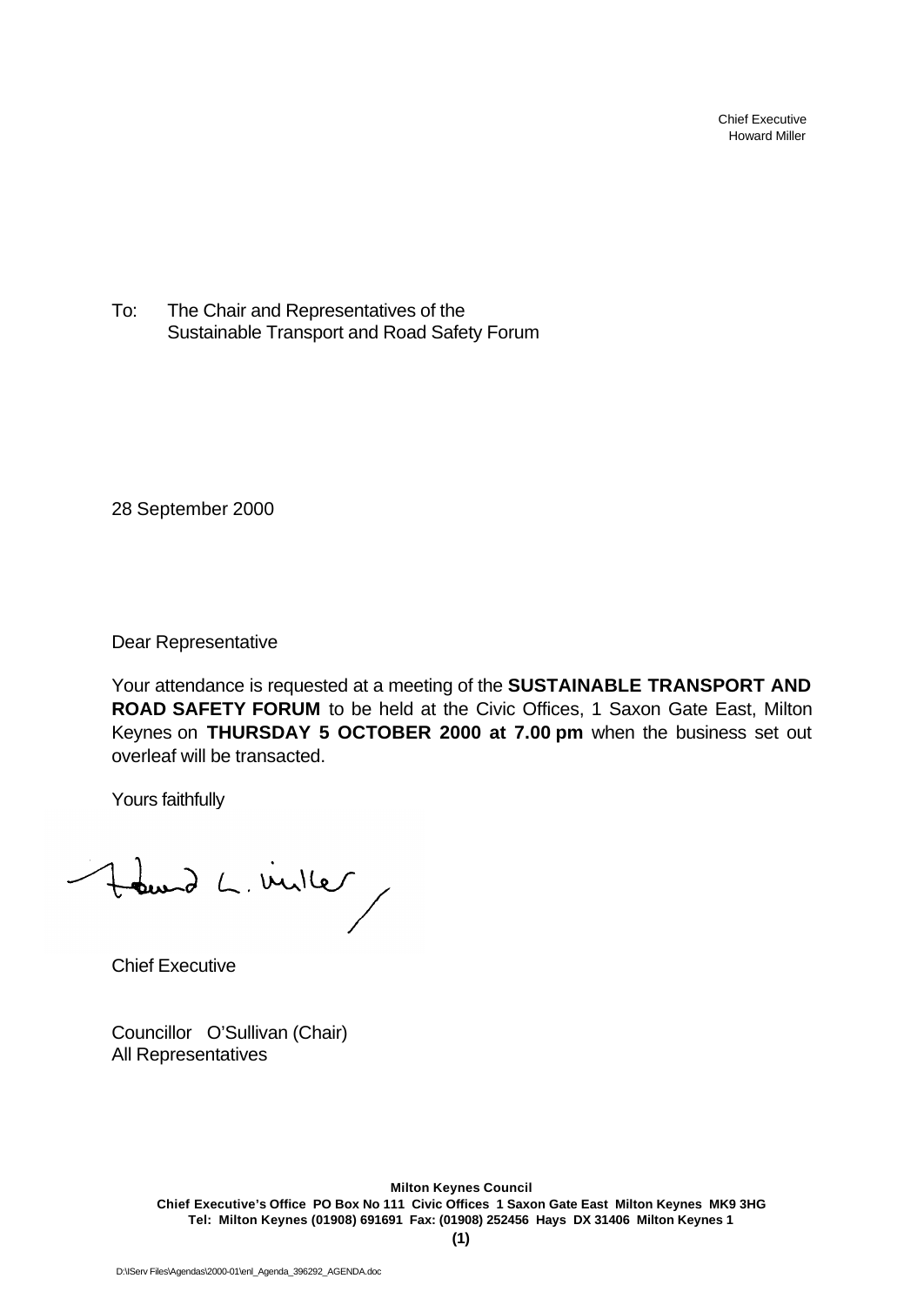# **AGENDA**

Item No:

#### **1. Apologies**

# **2. Minutes and Matters Arising**

To receive the Minutes of the meeting of the Forum held on 9 May 2000 (Item 2) (**Page 4**) and to discuss matters arising from that meeting, if requested.

### **3. Matters Raised by Representatives**

- (a) Wolverton and Greenleys Neighbourhood Council
	- (i) Reduction to 30mph on residential part of Old Wolverton Road
	- (ii) Blanket 20mph on all other off main roads in Wolverton and **Greenleys**
	- (iii) Blanket 40mph on all single carriageway main roads
	- (iv) Buses to call at Wolverton Railway station proper (start and terminate at the station).

It is recommended that Items (i) (ii) and (iv) be dealt with directly by officers, and referred to the Council's Transport Committee, as appropriate.

- (b) Haversham cum Little Linford Parish Council
	- (i) Lack of inclusion in the Local Transport Plan of positive measures to impose weight restrictions on certain roads unsuitable to carry HGVs.
	- (ii) HGVs on rural roads a safety issue
	- (iii) Milton Keynes Traffic model why does this show expected traffic flow on Haversham Road to drop by 41% by the year 2010 (Road Traffic Reduction Report July 2000 p.17)
	- (iv) Hi-Speed North-South Rail Link the impact of traffic on rural roads from Northampton to Milton Keynes, including this Parish's roads, of this link being looped past Northampton (it is already known that Northampton commuters use Wolverton and CMK stations for the better range of services).

It is recommended that Item (iii) be dealt with directly by officers, and referred to the Council's Transport Committee, as appropriate.

(c) Campbell Park Parish Council

Closing the Grafton Street entrance to Oldbrook